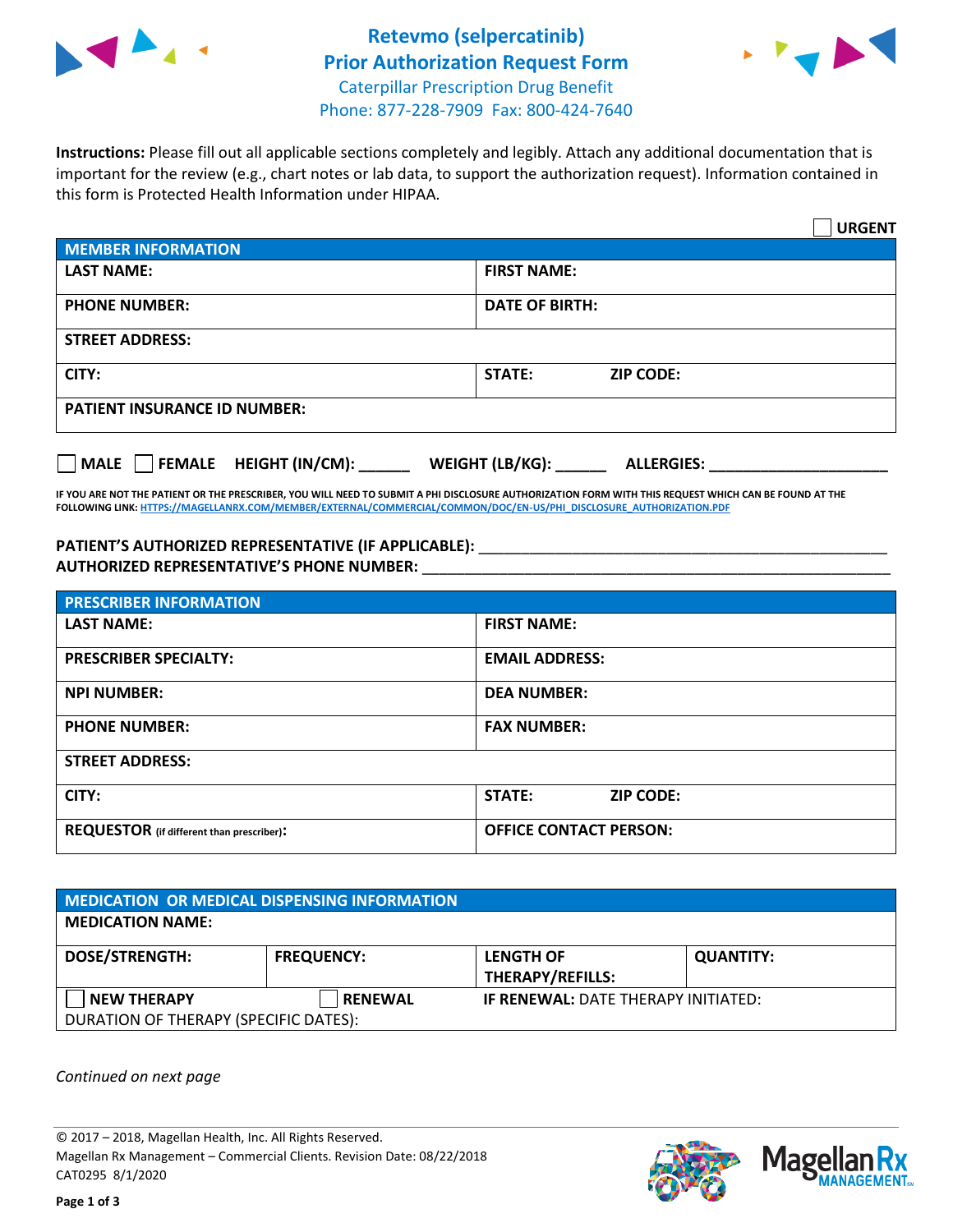



Mage

**Ilan Rx<br>ANAGEMENT®** 

| MEMBER'S LAST NAME: _____________________________                                                                                                                                                                                                                                                       | MEMBER'S FIRST NAME:                                                                                                                               |                                    |  |  |  |
|---------------------------------------------------------------------------------------------------------------------------------------------------------------------------------------------------------------------------------------------------------------------------------------------------------|----------------------------------------------------------------------------------------------------------------------------------------------------|------------------------------------|--|--|--|
|                                                                                                                                                                                                                                                                                                         | 1. HAS THE PATIENT TRIED ANY OTHER MEDICATIONS FOR THIS CONDITION?                                                                                 | YES (if yes, complete below)<br>NO |  |  |  |
| <b>MEDICATION/THERAPY (SPECIFY</b>                                                                                                                                                                                                                                                                      | <b>DURATION OF THERAPY (SPECIFY</b>                                                                                                                | <b>RESPONSE/REASON FOR</b>         |  |  |  |
| DRUG NAME AND DOSAGE):                                                                                                                                                                                                                                                                                  | DATES):                                                                                                                                            | <b>FAILURE/ALLERGY:</b>            |  |  |  |
|                                                                                                                                                                                                                                                                                                         |                                                                                                                                                    |                                    |  |  |  |
|                                                                                                                                                                                                                                                                                                         |                                                                                                                                                    |                                    |  |  |  |
|                                                                                                                                                                                                                                                                                                         |                                                                                                                                                    |                                    |  |  |  |
| <b>2. LIST DIAGNOSES:</b>                                                                                                                                                                                                                                                                               |                                                                                                                                                    | <b>ICD-10:</b>                     |  |  |  |
| □ Locally advanced and/or metastatic non-small cell lung cancer(NSCLC)                                                                                                                                                                                                                                  |                                                                                                                                                    |                                    |  |  |  |
| □ Advanced and/or metastatic medullary thyroid cancer(MTC)                                                                                                                                                                                                                                              |                                                                                                                                                    |                                    |  |  |  |
| □ Advanced and/or metastatic (non-medullary) thyroid cancer                                                                                                                                                                                                                                             |                                                                                                                                                    |                                    |  |  |  |
| □ Other diagnosis: ____________________ICD-10__________________________________                                                                                                                                                                                                                         |                                                                                                                                                    |                                    |  |  |  |
|                                                                                                                                                                                                                                                                                                         | 3. REQUIRED CLINICAL INFORMATION: PLEASE PROVIDE ALL RELEVANT CLINICAL INFORMATION TO SUPPORT A                                                    |                                    |  |  |  |
| PRIOR AUTHORIZATION.                                                                                                                                                                                                                                                                                    |                                                                                                                                                    |                                    |  |  |  |
|                                                                                                                                                                                                                                                                                                         |                                                                                                                                                    |                                    |  |  |  |
| <b>Clinical Information:</b>                                                                                                                                                                                                                                                                            |                                                                                                                                                    |                                    |  |  |  |
| trial? $\square$ Yes $\square$ No                                                                                                                                                                                                                                                                       | Is this drug being prescribed to this patient as part of a treatment regimen specified within a sponsored clinical                                 |                                    |  |  |  |
|                                                                                                                                                                                                                                                                                                         |                                                                                                                                                    |                                    |  |  |  |
|                                                                                                                                                                                                                                                                                                         | Is patient's tumor RET fusion-positive? $\Box$ Yes $\Box$ No Please submit lab report.                                                             |                                    |  |  |  |
|                                                                                                                                                                                                                                                                                                         |                                                                                                                                                    |                                    |  |  |  |
|                                                                                                                                                                                                                                                                                                         | Has patient been previously treated with another RET inhibitor? $\Box$ Yes $\Box$ No                                                               |                                    |  |  |  |
|                                                                                                                                                                                                                                                                                                         | For diagnosis of advanced and/or metastatic (non-medullary) thyroid cancer, also answer the following:                                             |                                    |  |  |  |
| Is patient radioactive iodine(RAI)-refractory? $\Box$ Yes $\Box$ No                                                                                                                                                                                                                                     |                                                                                                                                                    |                                    |  |  |  |
|                                                                                                                                                                                                                                                                                                         |                                                                                                                                                    |                                    |  |  |  |
|                                                                                                                                                                                                                                                                                                         | Does patient have a contraindication to radioactive iodine(RAI)? $\Box$ Yes $\Box$ No Please submit chart notes.                                   |                                    |  |  |  |
|                                                                                                                                                                                                                                                                                                         |                                                                                                                                                    |                                    |  |  |  |
|                                                                                                                                                                                                                                                                                                         | Are there any other comments, diagnoses, symptoms, medications tried or failed, and/or any other information the                                   |                                    |  |  |  |
| physician feels is important to this review?                                                                                                                                                                                                                                                            |                                                                                                                                                    |                                    |  |  |  |
|                                                                                                                                                                                                                                                                                                         |                                                                                                                                                    |                                    |  |  |  |
|                                                                                                                                                                                                                                                                                                         |                                                                                                                                                    |                                    |  |  |  |
|                                                                                                                                                                                                                                                                                                         |                                                                                                                                                    |                                    |  |  |  |
|                                                                                                                                                                                                                                                                                                         | Please note: Not all drugs/diagnosis are covered on all plans. This request may be denied unless all required                                      |                                    |  |  |  |
| information is received.                                                                                                                                                                                                                                                                                |                                                                                                                                                    |                                    |  |  |  |
|                                                                                                                                                                                                                                                                                                         |                                                                                                                                                    |                                    |  |  |  |
|                                                                                                                                                                                                                                                                                                         | ATTESTATION: I attest the information provided is true and accurate to the best of my knowledge. I understand that                                 |                                    |  |  |  |
| the Health Plan, insurer, Medical Group or its designees may perform a routine audit and request the medical                                                                                                                                                                                            |                                                                                                                                                    |                                    |  |  |  |
|                                                                                                                                                                                                                                                                                                         | information necessary to verify the accuracy of the information reported on this form.                                                             |                                    |  |  |  |
|                                                                                                                                                                                                                                                                                                         |                                                                                                                                                    |                                    |  |  |  |
|                                                                                                                                                                                                                                                                                                         | Prescriber Signature or Electronic I.D. Verification: __________________________                                                                   | Date:                              |  |  |  |
|                                                                                                                                                                                                                                                                                                         |                                                                                                                                                    |                                    |  |  |  |
|                                                                                                                                                                                                                                                                                                         | <b>CONFIDENTIALITY NOTICE:</b> The documents accompanying this transmission contain confidential health information that is legally privileged. If |                                    |  |  |  |
| you are not the intended recipient, you are hereby notified that any disclosure, copying, distribution, or action taken in reliance on the contents<br>of these documents is strictly prohibited. If you have received this information in error, please notify the sender immediately (via return FAX) |                                                                                                                                                    |                                    |  |  |  |
| and arrange for the return or destruction of these documents.                                                                                                                                                                                                                                           |                                                                                                                                                    |                                    |  |  |  |
| © 2017 - 2018. Magellan Health, Inc. All Rights Reserved.                                                                                                                                                                                                                                               |                                                                                                                                                    |                                    |  |  |  |

Aagellan Health, Inc. All Rights Magellan Rx Management – Commercial Clients. Revision Date: 08/22/2018 CAT0295 8/1/2020